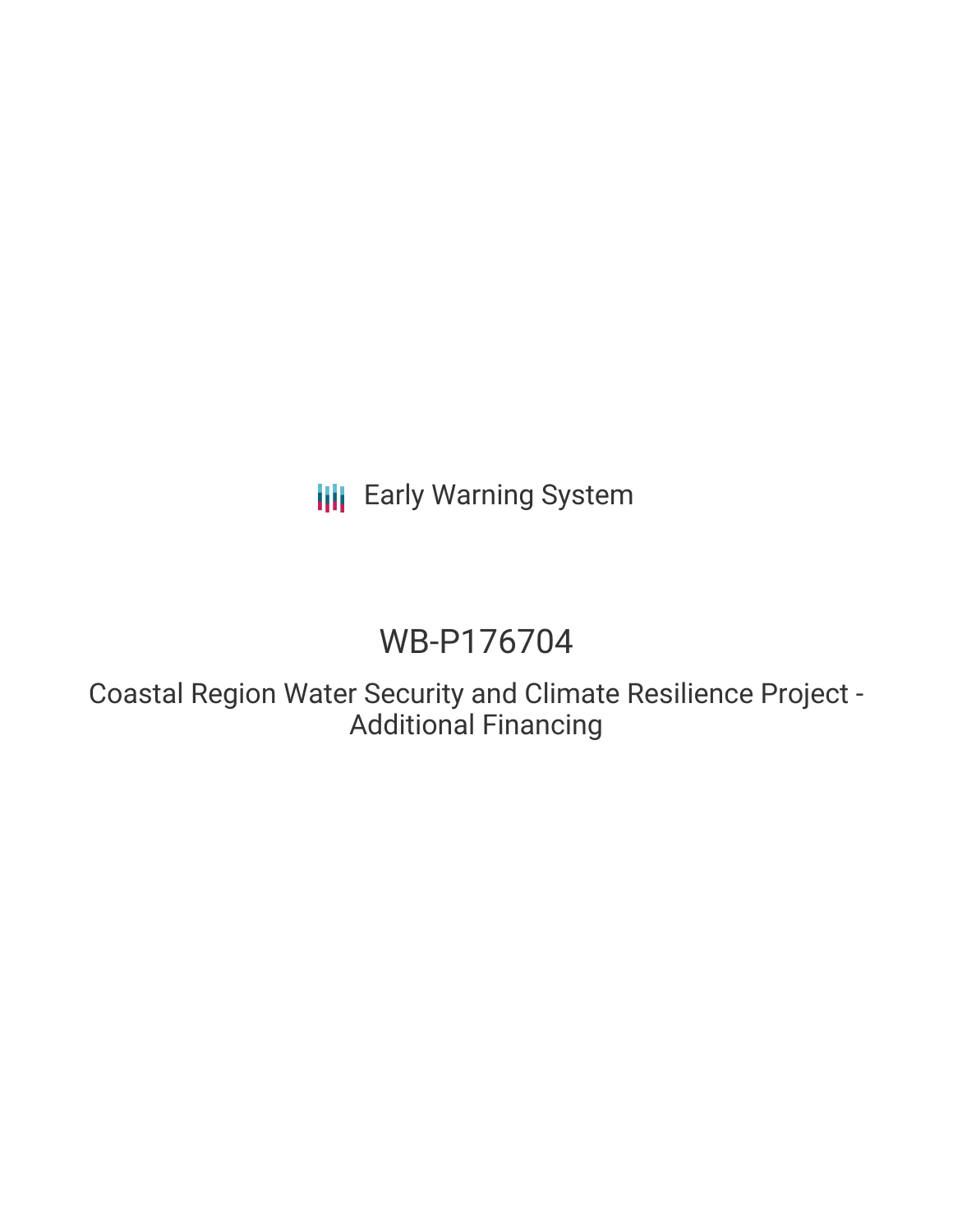

### **Quick Facts**

| <b>Countries</b>               | Kenya                                         |
|--------------------------------|-----------------------------------------------|
| <b>Financial Institutions</b>  | World Bank (WB)                               |
| <b>Status</b>                  | Proposed                                      |
| <b>Bank Risk Rating</b>        | U                                             |
| <b>Borrower</b>                | Republic of Kenya                             |
| <b>Sectors</b>                 | Climate and Environment, Water and Sanitation |
| <b>Investment Amount (USD)</b> | \$137.00 million                              |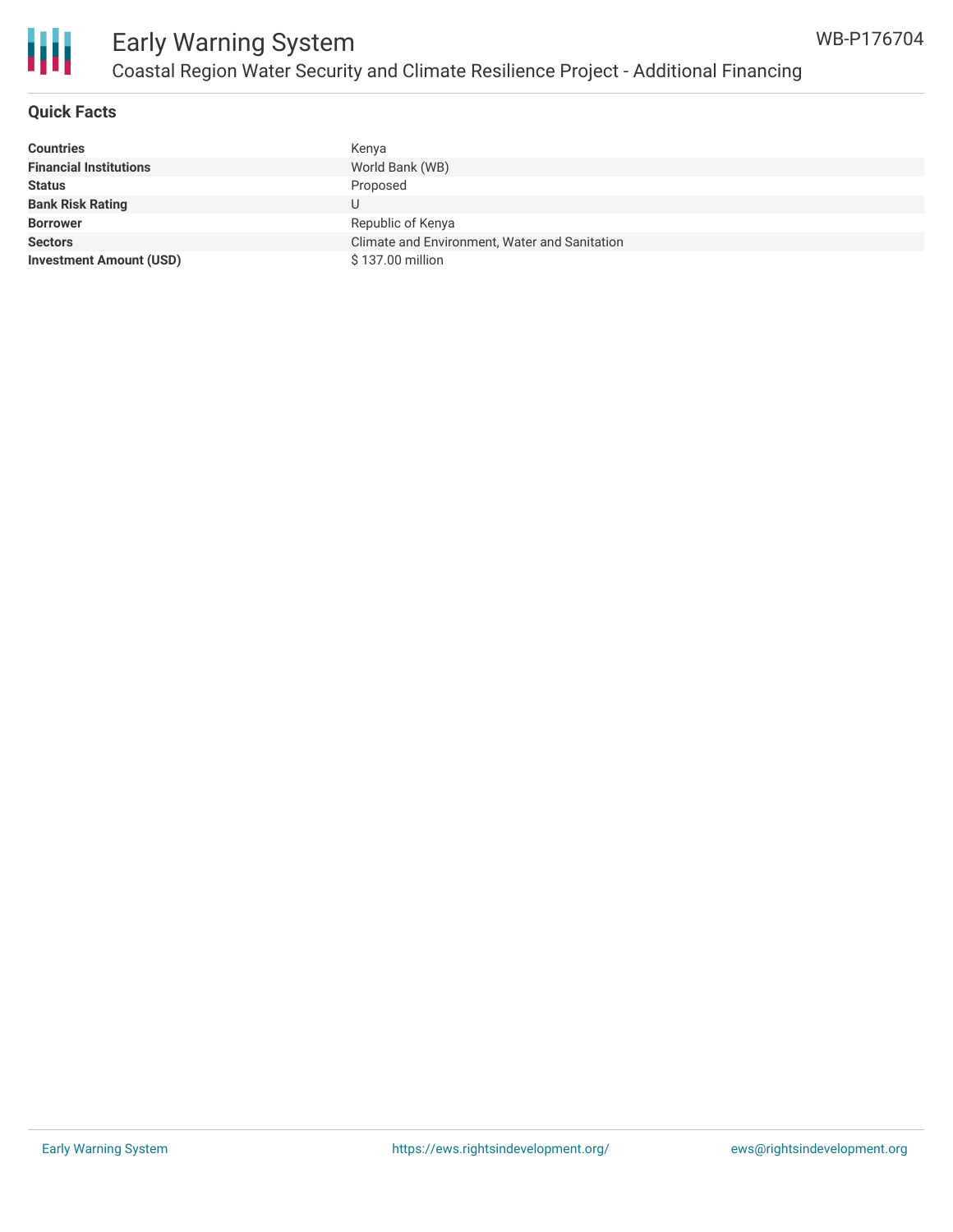

### Early Warning System Coastal Region Water Security and Climate Resilience Project - Additional Financing

### **Project Description**

The development objective of this project (KWSCRP-2) is to increase bulk water supply to Mombasa County and Kwale County, and increa se access to water in Kwale County.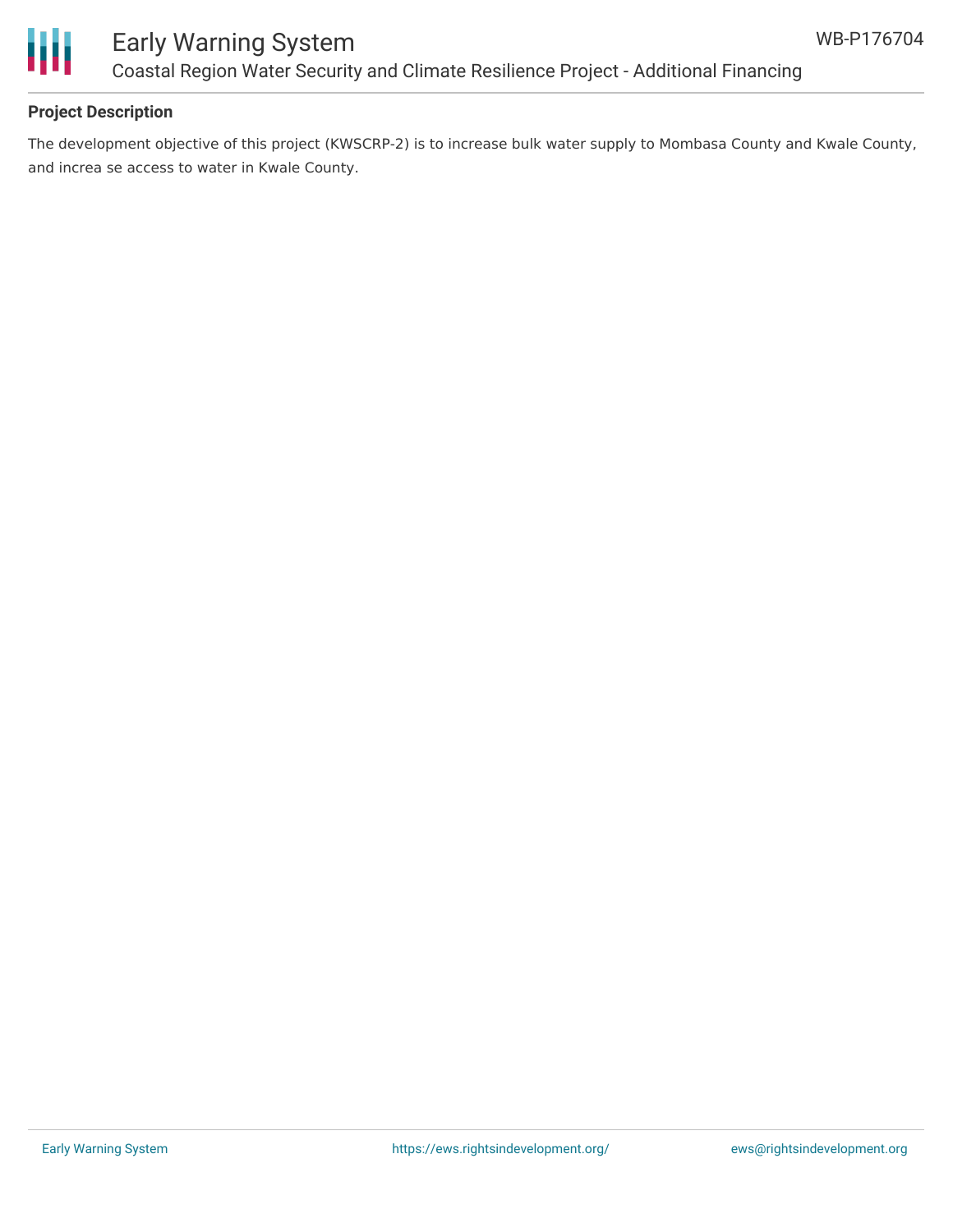

## Early Warning System Coastal Region Water Security and Climate Resilience Project - Additional Financing

### **Investment Description**

World Bank (WB)